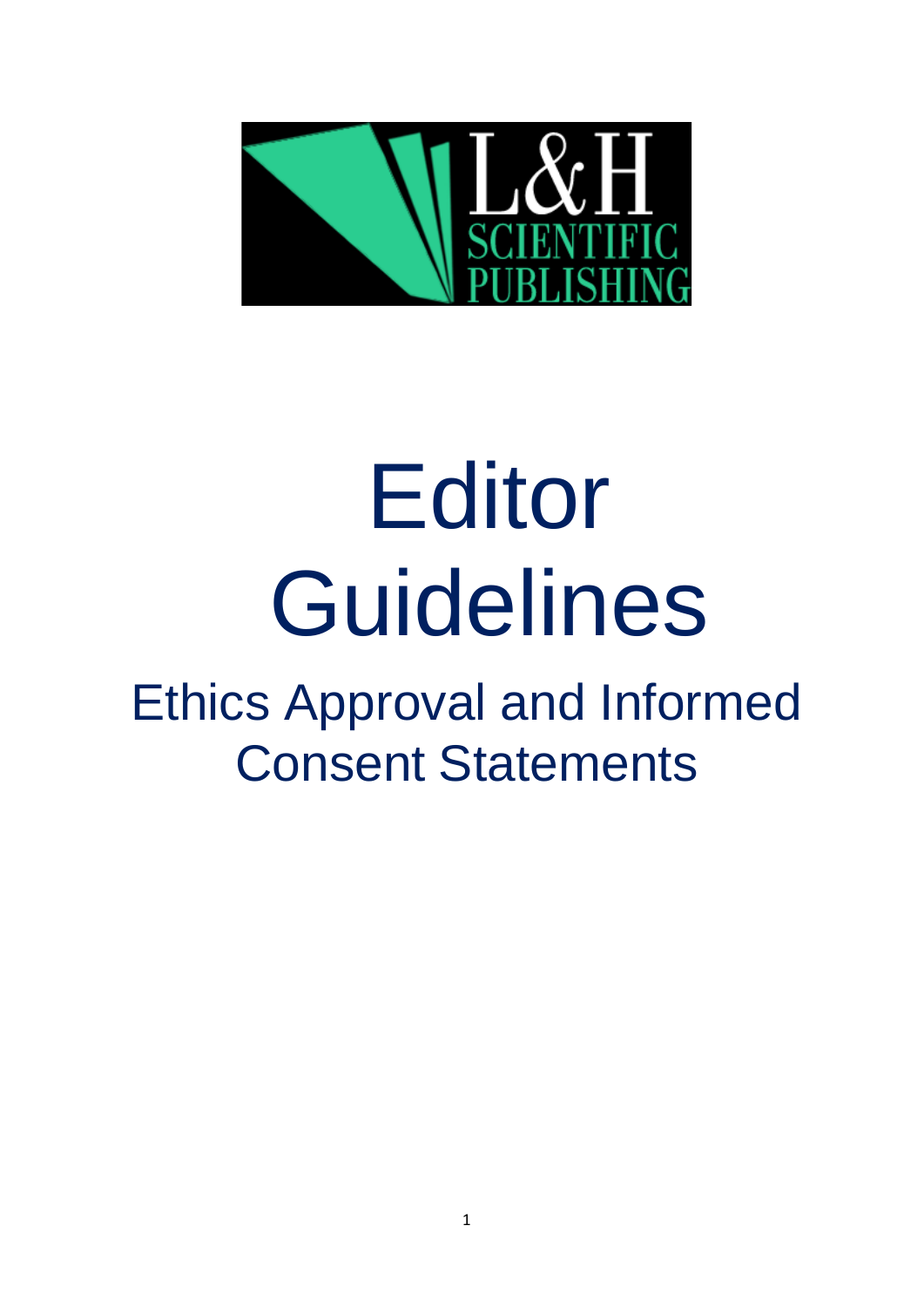

# **Editor Guidelines**

# **Ethics Approval and Informed Consent Statements**

The inclusion of ethics approval and informed consent statements is a fundamental requirement for research articles, and a key responsibility for each handling Editor to uphold. L&H SCIENTIFIC has created thesematerials to assist Editors in ensuring that these statements are present and correct, and to ensure consistency of statements between and within journals. The inclusion of this information in a standardized way in every manuscript also facilitates the evaluation of journals by abstracting & indexing services.

L&H SCIENTIFIC 's standard policy for journals publishing human and/or animal studies is to require every manuscript - including non-research papers - to include appropriate statements on the following:

- **Ethics committee, institutional review board (IRB) or institutional animalcare and use committee (IACUC) consideration.**
- **Informed consent (for inclusion, collection/use of data or samples, and/or publication, as applicable) or, in the case of animal studies, animal welfare.**

# **1. Editor and author responsibilities**

It is the author's responsibility to provide accurate and complete reporting; it is one of the responsibilities of the handling Editor to check that papers submitted to peer review and accepted for publication in their journal contain appropriate ethics and consent/animal welfare statements that are clear to an international readership.

Owing to potential differences in requirements for ethics approval and informed consent between countries and between institutions for various study types, the guiding principle is that, unless journals have an alternative policy in place, Editors may follow the requirements and legislation in the country or region in which the study was conducted, so long as sufficient detail is included.

Editors should request more information from authors if the statements that have been provided do not specify why a particular course of action was taken. Some common issues are discussed in [Appendix](#page-4-0) A.

Authors are required to confirm that the appropriate ethics review and informed consent/animal welfare protocols have been followed. Where applicable, authors are also expected to have conducted their research in accordance with the World Medical Association [Declaration of](https://www.wma.net/policies-post/wma-declaration-of-helsinki-ethical-principles-for-medical-research-involving-human-subjects/)  [Helsinki](https://www.wma.net/policies-post/wma-declaration-of-helsinki-ethical-principles-for-medical-research-involving-human-subjects/) ([https://www.wma.net/policies-post/wma-declaration-of-helsinki-ethical-principles-for](https://www.wma.net/policies-post/wma-declaration-of-helsinki-ethical-principles-for-medical-research-involving-human-subjects/)[medical-research-involving-human-subjects/](https://www.wma.net/policies-post/wma-declaration-of-helsinki-ethical-principles-for-medical-research-involving-human-subjects/)). Authors should not, as a matter of course, submit ethics approval or consent forms to the journal. In the rare event that an Editor suspects that there is a problem with ethical aspects of submitted work, they should liaise with their L&H SCIENTIFIC contact to request the relevant documentation from the author. If the forms are submitted, it is the Editor's responsibility to check thoroughly that they are appropriate. However, there are potential legal/privacy issues with journals receiving confidential patient information such as completed consent forms. Editors should seek assistance from their L&H SCIENTIFIC contact in such instances.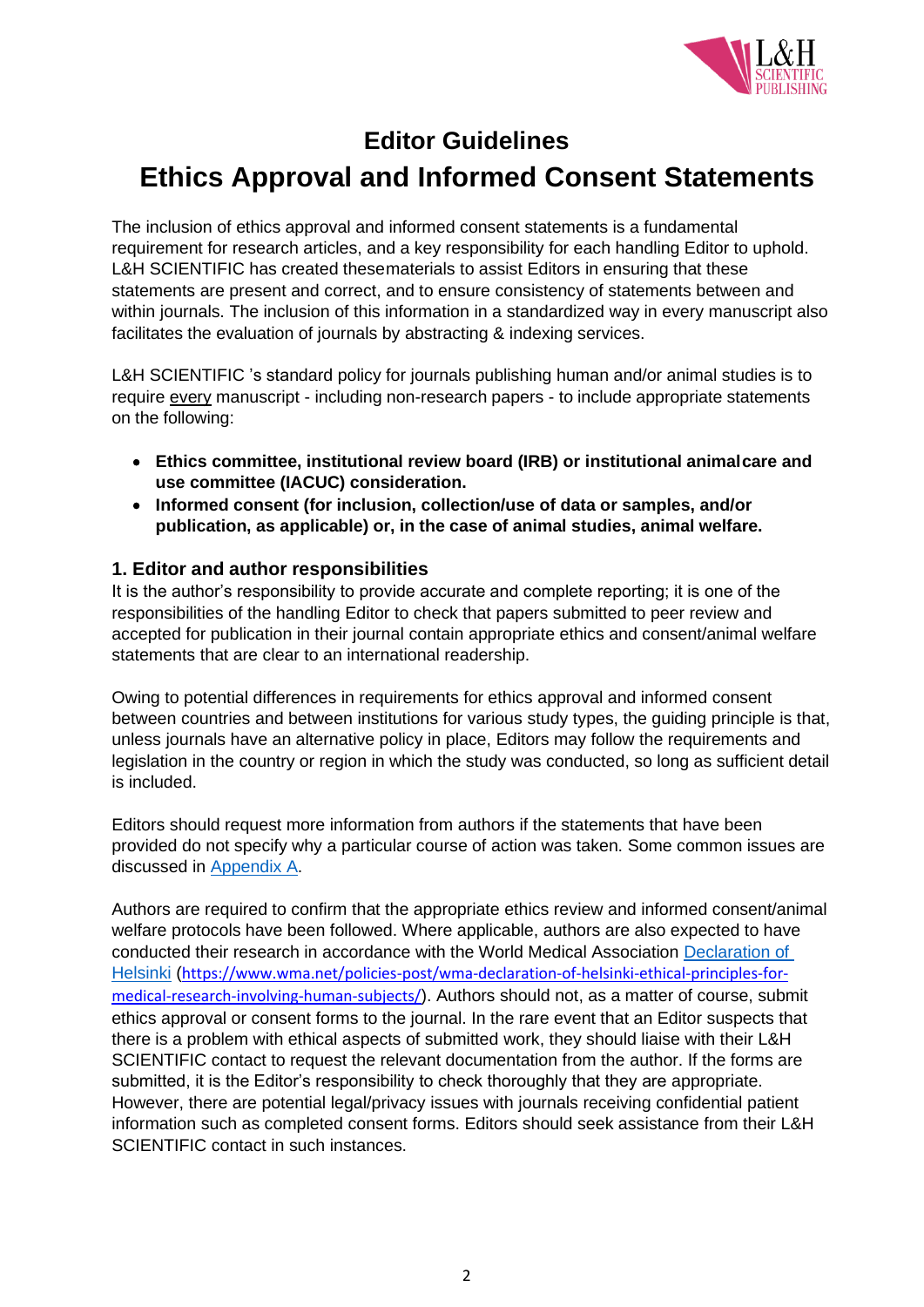

# **2. Appropriate ethics approval and informed consent/animal welfare statements**

With regard to what constitutes appropriate ethics and consent/animal welfare statements, transparency and completeness are key. L&H SCIENTIFIC journals have international scopes and readerships, so what may be obvious and applicable in one country might not be the case in another. Editors are reminded of the following:

- Where ethics approval has been obtained, the name of the approving body and the approval number/ID should be included in the manuscript. It is preferable for authors to include more detail than, for example, "Approval was obtained from the local ethics committee."
- Where exemption from ethics approval has been granted by an appropriate body, this should be specified and the reason for exemption should be provided.
- Manuscripts should include statements that provide a clear explanation as to why ethics approval and/or informed consent was not sought for a given study in a specific country or region. Statements such as "Ethics approval was not required for this study" or "Not applicable" do not provide a sufficient amount of detail; suitable reasons, and citations where applicable, should be provided.
- Where informed consent has been obtained, it should be specified what the consent was for. For example, consent for treatment does not necessarily cover use of samples and/or inclusion in a retrospective study. In addition, consent for treatment is distinct from consent for publication of patient information (including images) in a case report, unless otherwise specified.
- It should be stated whether informed consent was written or verbal, and if the latter whythat was the case (plus how the consent was recorded).
- Where applicable, authors should specify who waived the need for informed consent and state the reason.
- It is standard L&H SCIENTIFIC policy to require informed consent for the publication of case reports and case series deemed not to constitute research, except in exceptional circumstances or when waived by ethics committee/IRB or other authorized body. Even then, for completeness, Editors may wish to request consent for publication before considering a casereport or non-research case series.
- Statements on animal welfare should confirm that the study followed international, national and/or institutional guidelines for humane animal treatment and complied with relevant legislation; that it involved client-owned animals and demonstrated a high standard (best practice) of veterinary care and involved informed client consent; or that guidelines for humane animal treatment did not apply to the present study, including the reason.

Please see [Appendix](#page-4-1) A for more information and examples of appropriate statements.

Authors should provide statements on ethics approval and informed consent that conform to one of the following actions: obtained, exempted/waived or not sought/obtained. Detail of what is required can be found in the COPE **Flowcharts** document (see <https://publicationethics.org/guidance/Flowcharts>). L&H SCIENTIFIC advises that manuscripts should not enter peer review or undergo editorial consideration without full statements in place. Editors using the flowcharts should identify the study/article type and follow the steps to determine whether adequate statements have been included or if additional information should be requested from the author. Editors should request assistance from their L&H SCIENTIFIC contact if they are unsure of how to proceed.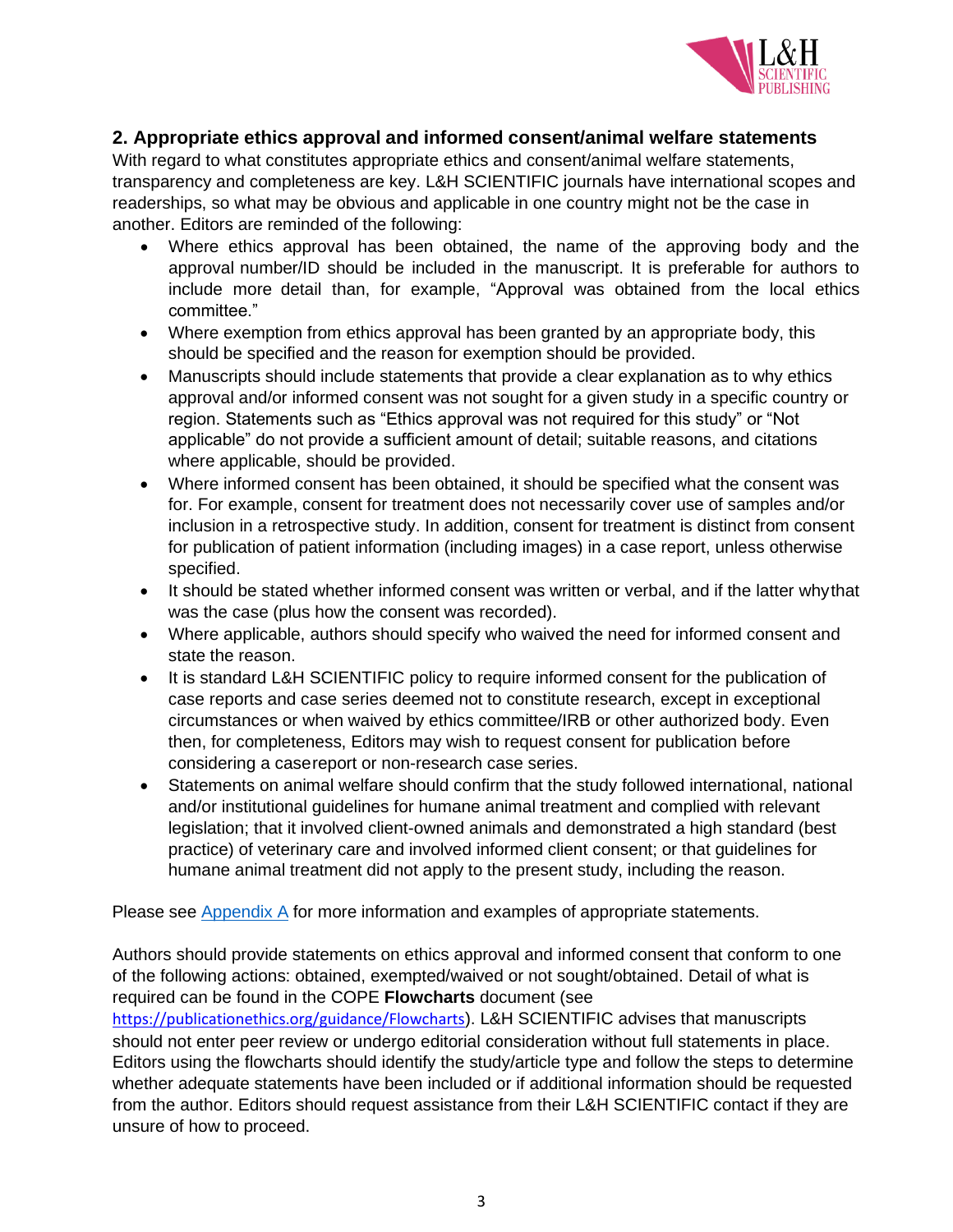

### **3. Requesting additional information from authors**

[Appendix B](#page-7-0) contains template text for requesting more information from authors when necessary. If Editors feel that the information provided in a manuscript is not clear or not adequate for an international readership, they should unsubmit the manuscript and request more detail from the author before the manuscript enters peer review or undergoes editorial consideration. If an Editor has any concerns over ethical procedures, they should reserve the right to reject papers—subject to appropriate investigation in conjunction with their L&H SCIENTIFIC contact and following the relevant Committee on Publication Ethics (COPE) guidance (see <https://publicationethics.org/guidance/Flowcharts>).

There may be exceptions to the information provided in these resources. Editors should be satisfiedthat the ethics approval and informed consent/animal welfare statements are appropriate for the study/article type.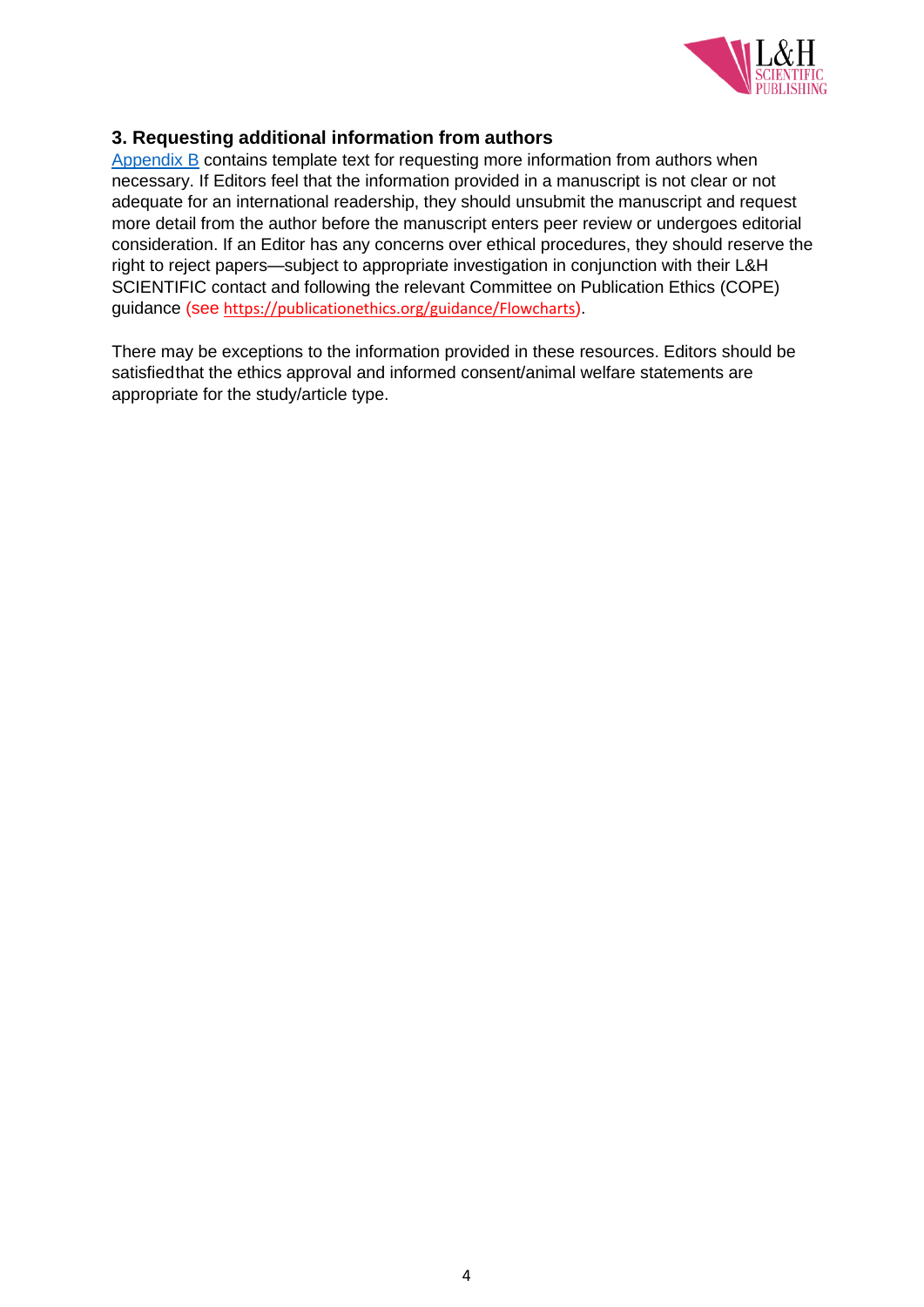

# **Appendix A**

# <span id="page-4-1"></span>**Common Issues and Example Statements**

# <span id="page-4-0"></span>**1. What consent is needed for human and in vitro studies?**

Depending on the type of investigation, informed consent may be required for inclusion in and/orcollection/use of data/samples for the present study (and potentially for publication if detailed, individual patient information is included). This type of consent is distinct from consent for treatment unless otherwise specified. Consent must be from the participant(s) or their guardian(s)/legally authorized representative(s) (including "gatekeepers" in the case of cluster randomized trials), if applicable. Assent should also be obtained from older children whose guardians/legally authorized representatives have given written informed consent.

# **2. Is ethics approval and/or informed consent needed for retrospective studies?**

Retrospective studies may or may not require ethics committee/IRB approval and informed consent, depending on their nature and where they were conducted. Editors may follow the requirements and legislation in the country or region in which the study was conducted, so long asthe authors include sufficient detail for the situation to be understood by an international readership who might not be familiar with regulations in that location.

# **3. Is ethics approval and/or informed consent needed for clinical audits and service evaluations?**

Clinical audits and service evaluations may not require ethics committee/IRB approval because they do not constitute research where they were conducted. Editors may follow the requirements and legislation in the country or region in which the audit or service evaluation took place, so long as theauthors include sufficient detail for the situation to be understood by an international readership who might not be familiar with regulations in that location. Regardless of whether approval was needed, ethical principles should have been followed, and informed consent may have been required.

# **4. What consent is needed for case reports and case series?**

Case reports and case series deemed not to constitute research require informed consent specifically for the publication of patient information in the present manuscript. This is distinct fromconsent for treatment or participation in research unless otherwise specified. Consent must be fromthe patient(s) or their guardian(s)/legally authorized representative(s), if applicable. Assent should also be obtained from older children whose guardians/legally authorized representatives have given written informed consent.

# **5. Is informed consent needed even if a case report has been anonymized?**

Although authors may feel that they have anonymized their case report so that it does not include any potential identifiers, in many cases anonymity cannot be guaranteed. It is standard L&H SCIENTIFIC policyto require informed consent for the publication of all case reports, except in exceptional circumstances or when waived by ethics committee/IRB or other authorized body. In the USA, for example, patient consent might not be required by an IRB for a case report because HIPAA compliance has been confirmed by the institutional Privacy Officer. Even then, for completeness, Editors may wish to request consent for publication before considering a case report.

• Exceptional circumstances would be (according to COPE): (i) if public interest considerations out weighed possible harms; (ii) it was impossible to obtain consent; and (iii) a reasonable individual would be unlikely to object to publication.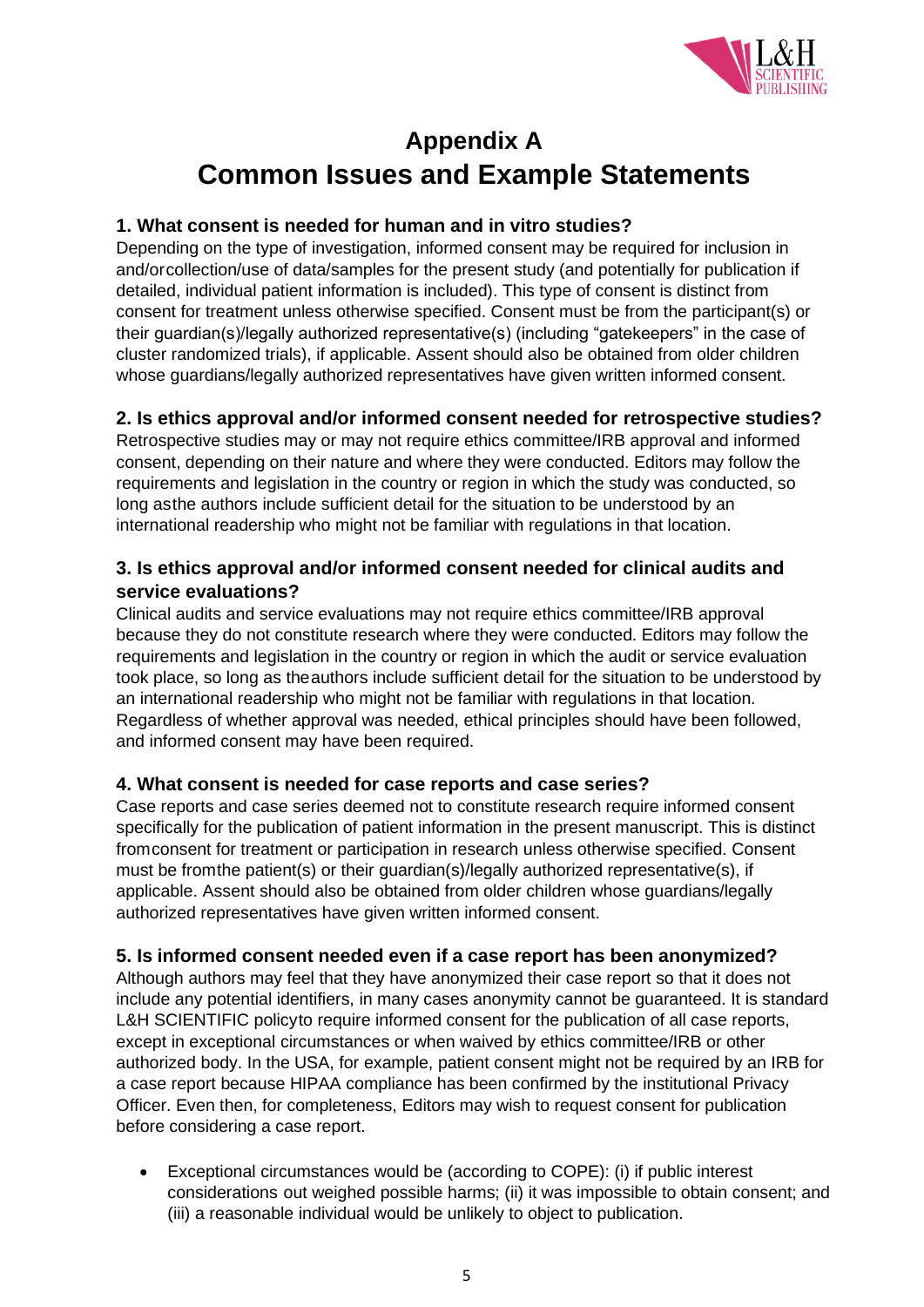

## **6. Can ethics approval and informed consent be obtained retrospectively?**

Ethics committee/IRB review of research should not occur retrospectively. Similarly, informed consent for participation in research should be obtained before enrolment. However, patient consent for publication of a case report can be obtained after the report has been written, so longas it is done before the article is accepted.

### **7. Does informed consent have to be written/when is verbal consent acceptable?**

In the majority of cases, informed consent is obtained in writing for participation in research and forpublication of patient information in a case report. However, there are instances in which written consent might not be appropriate: for example, when the patient is illiterate or when a record of written consent could pose a danger to the individual. Ethics committee/IRB approval is usually required before verbal, rather than written, consent is obtained. Authors should provide sufficient detail regarding the reasons for verbal consent being obtained and state how the verbal consent was recorded.

### **8. What is the distinction between a case report and a case series?**

The distinction varies widely. For the purposes of these resources, the following definitions are used:

*Case report:* Detailed report on an individual patient (e.g., presentation, diagnosis, treatment, response and follow-up).

- Ethics committee/IRB approval is often not required; consent should be obtained for publication of patient information.
- However, prospective research involving a single person does not qualify as a case report just because  $n = 1$ .

*Case series:* Presentation of information on more than one patient.

- There are different definitions of when a case series becomes research (rather than being acase report of multiple patients) and, therefore, requires ethics committee/IRB review. In the USA, for example, some IRBs consider case series with  $n > 3$  to constitute research. If it isnot clear whether a case series constituted research, L&H SCIENTIFIC advises Editors to liaise with theauthor and to follow the definitions in the country or institution in which the case series originated to ensure that appropriate ethics approval and informed consent statements areincluded.
- For case series deemed not to constitute research: ethics committee/IRB approval is oftennot required; consent should be obtained for publication of patient information.
- For case series deemed to constitute research: ethics committee/IRB approval may be required; consent may be required for inclusion in the study and for publication (e.g., if detailed, individual patient information is included).

# **9. Is consent needed for publication of X-rays and scans?**

X-rays, scans and images of parts of the body do not usually require consent for publication, so longas there are no potentially identifying marks/features and no patient identifiers in the images or accompanying text.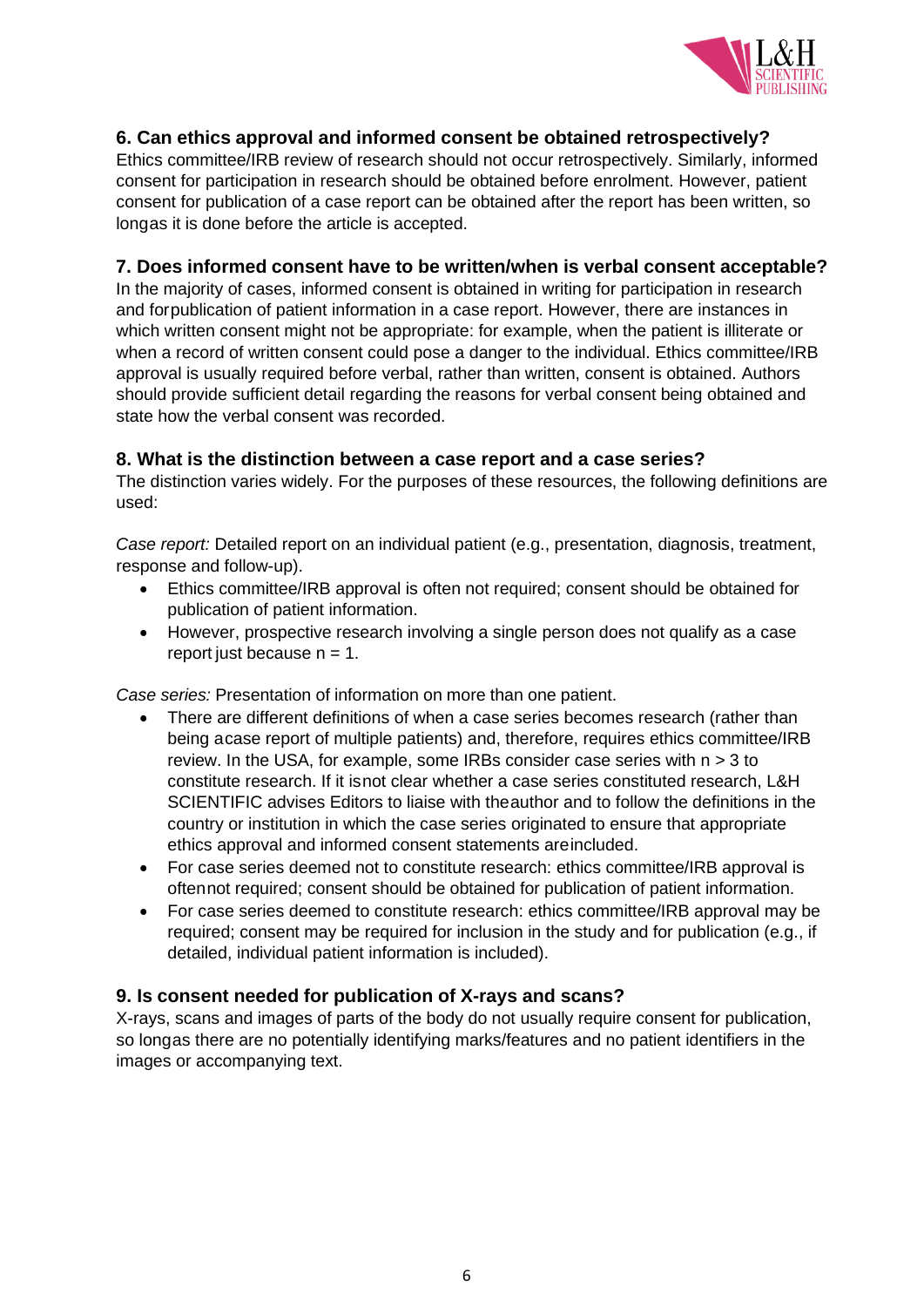

# **10. Examples of appropriate statements**

#### *Ethics approval obtained:*

This study was approved by the Mercy Health Research Ethics Committee (approval no. XYZ123).

#### *Exemption from ethics approval and waiver of informed consent granted:*

The Ethics Committee of the Hamburg Chamber of Physicians waived the need for ethics approvaland the need to obtain consent for the collection, analysis and publication of the retrospectively obtained and anonymized data for this non-interventional study.

#### *Ethics approval and informed consent not sought:*

This study was approved by the Danish Data Protection Agency. According to Danish legislation, neither approval from the ethics committee nor informed consent from the study populations isrequired for registry linkage studies.

#### *Informed consent obtained for research:*

All participants provided written informed consent prior to enrolment in the study.

#### *Informed consent obtained for publication of a case report:*

Written informed consent was obtained from the patient for the publication of this case report.

#### *Verbal consent obtained:*

Informed consent was obtained verbally before participation. The consent was audio-recorded inthe presence of an independent witness.

#### *IACUC approval obtained:*

The Dartmouth College Institutional Animal Care and Use Committee approved the experimentalprocedures (approval no. XYZ123).

#### *Animal welfare:*

All animal housing and experiments were conducted in strict accordance with the institutional Guidelines for Care and Use of Laboratory Animals.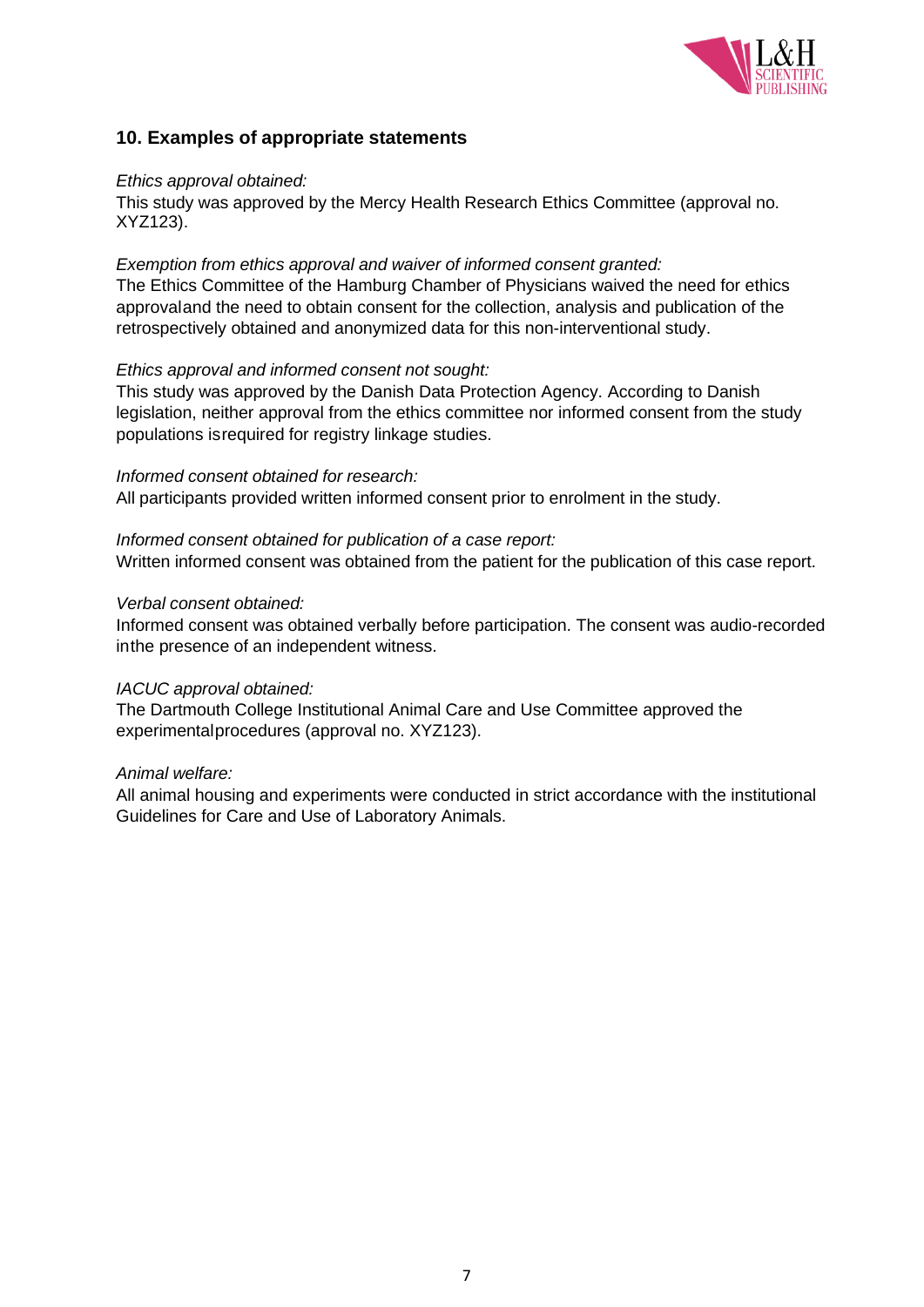

# **Appendix B Template Text**

<span id="page-7-0"></span>The following sections provide some suggested template text for Editors requesting additional information from authors. Sections 1-8 are cited in the corresponding guides within the **Flowcharts**document. The text may be adapted as required.

# **Section 1: "Human and in vitro studies" ethics approval**

#### **Section I**

### *Missing ethics approval statement:*

A statement on ethics approval is required in your manuscript. If ethics approval was obtained, please provide the name(s) of the ethics committee(s)/IRB(s) plus the approval number(s)/ID(s). If the study received exemption from ethics approval, please provide the name(s) of the ethics committee(s)/IRB(s) or other authorized body and the reason for exemption. If ethics approval was not sought for the present study, please specify why it was not required and cite the relevant guidelines or legislation where applicable, for the benefit of an international readership.

### **Section II**

#### *Missing ethics committee/IRB name:*

In the ethics statement, please provide the name(s) of the ethics committee(s)/IRB(s) or other authorized body.

#### *Missing approval number/ID:*

In the ethics statement, please include the approval number(s)/ID(s).

#### *Missing reason for exemption:*

In the ethics statement, please include the reason for exemption from approval.

*Missing explanation of why ethics approval was not sought or citation of guidelines/legislation:* In the ethics statement, please specify why ethics approval was not required and cite the relevant guidelines or legislation where applicable, for the benefit of an international readership.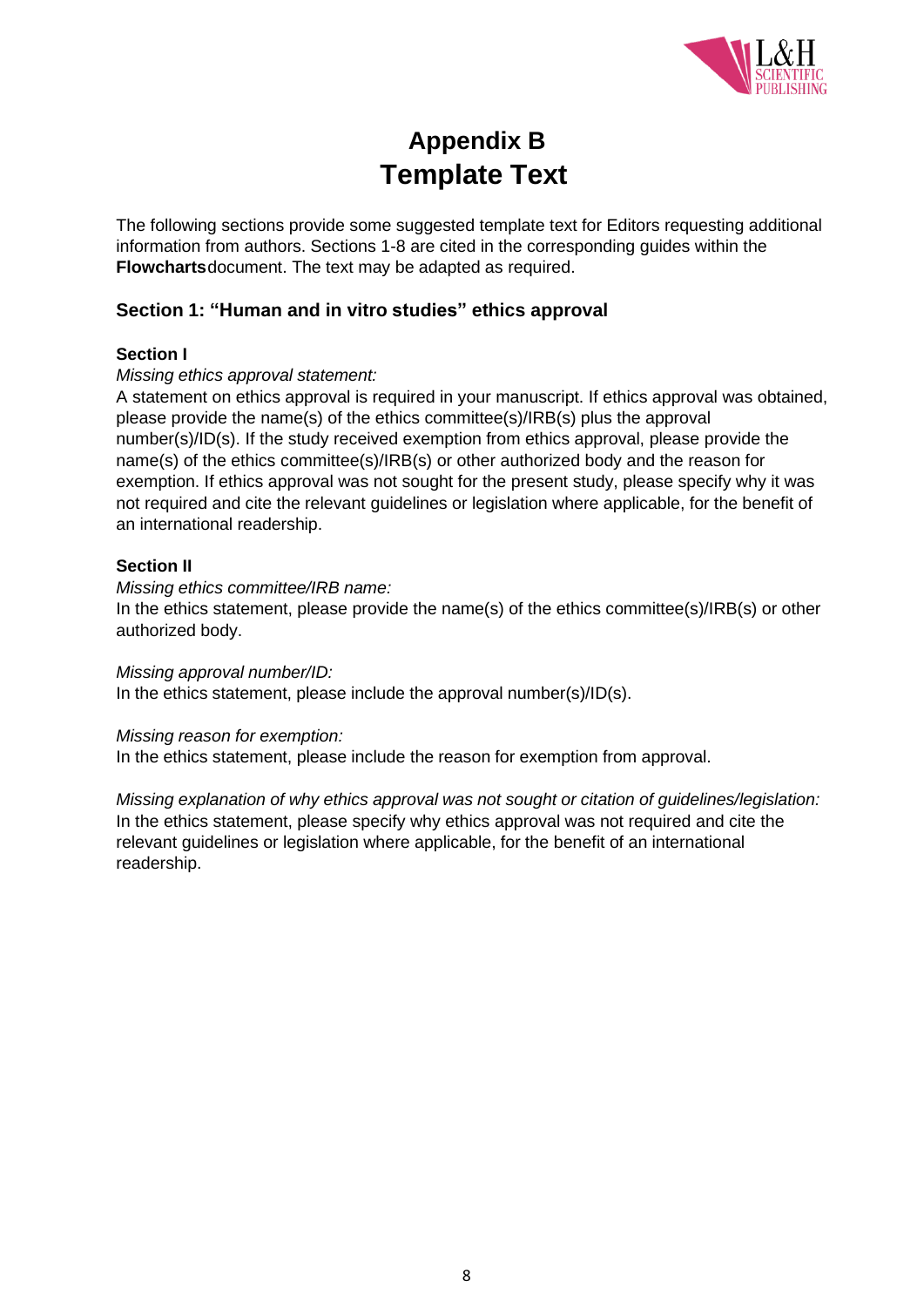

# **Section 2: "Human and in vitro studies" informed consent**

## **Section I**

#### *Missing informed consent statement:*

A statement on informed consent for inclusion in and/or collection/use of data/samples for the present study is required in your manuscript, even if the need for it was waived by ethics committee(s)/IRB(s) or it was not required according to relevant guidelines/legislation. If informed consent was obtained, please state whether it was written or verbal, and if the latter why that was the case in addition to how the consent was recorded. If the need for consent was waived by ethicscommittee(s)/IRB(s) or another authorized body, please specify this and include the reason for the waiver. If informed consent was not sought for the present study, please specify why it was not required and cite the relevant guidelines or legislation where applicable, for the benefit of an international readership.

#### **Section II**

#### *Missing explanation of why consent was verbal:*

In the informed consent statement, please specify why verbal (rather than written) consent wasobtained.

*Missing explanation of how verbal consent was recorded:* In the informed consent statement, please specify how the verbal consent was recorded.

#### *Missing ethics committee/IRB name and reason for waiver:*

In the informed consent statement, please provide the name of the ethics committee(s)/IRB(s) orother authorized body that waived the need for consent for the present study, in addition to the reason for the waiver.

### *Missing explanation of why informed consent was not sought or citation of guidelines/legislation:*

In the informed consent statement, please specify why consent was not required for the present study and cite the relevant guidelines or legislation where applicable, for the benefit of an international readership.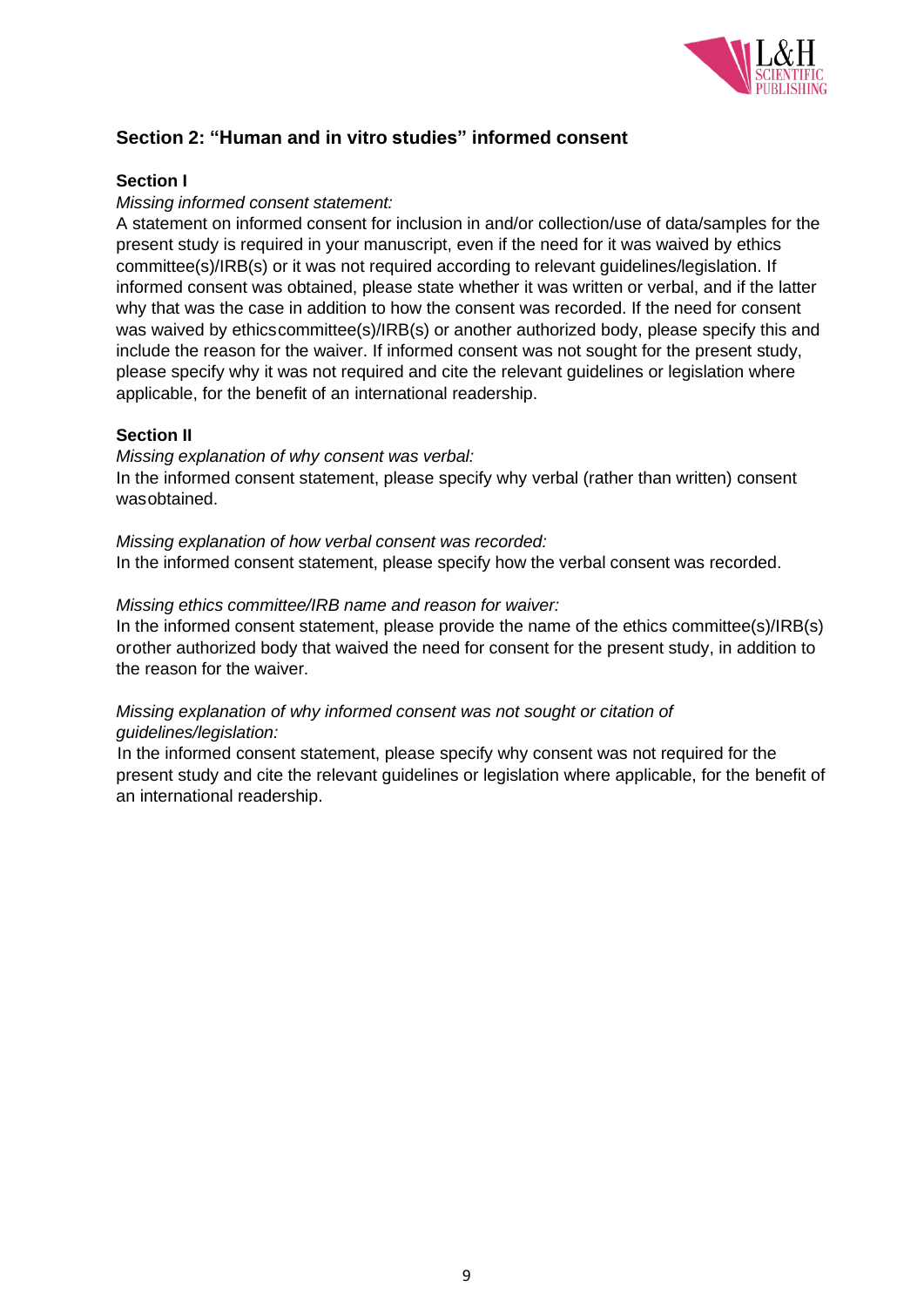

# **Section 3: "Case reports" ethics approval**

## **Section I**

#### *Missing ethics approval statement:*

A statement on ethics approval is required in your manuscript, for the benefit of an international readership. If ethics approval was obtained for the present report, please provide the name(s) of the ethics committee(s)/IRB(s) plus the approval number(s)/ID(s). If the report received exemption from ethics approval, please provide the name of the ethics committee(s)/IRB(s) or other authorized body and the reason for exemption. If ethics approval is not required for case reports orcase series deemed not to constitute research at your institution, please specify this.

#### **Section II**

#### *Missing ethics committee/IRB name:*

In the ethics statement, please provide the name of the ethics committee(s)/IRB(s) or other authorized body.

#### *Missing approval number/ID:*

In the ethics statement, please include the approval number(s)/ID(s).

#### *Missing reason for exemption:*

In the ethics statement, please include the reason for exemption from approval.

#### *Missing explanation of why ethics approval was not sought:*

In the ethics statement, please specify why ethics approval was not required (e.g., ethics approval is not required for case reports or case series deemed not to constitute research at your institution).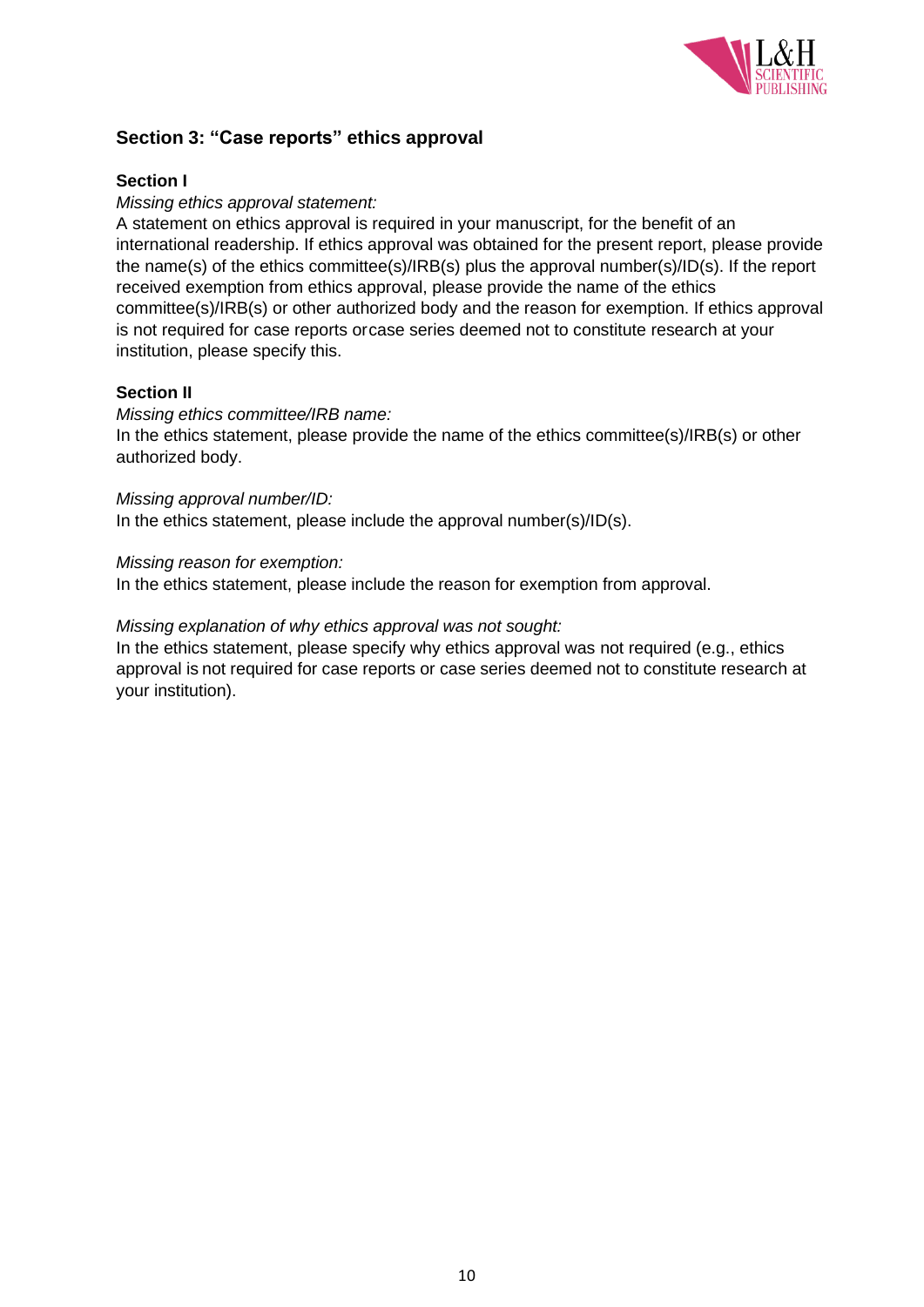

# **Section 4: "Case reports" informed consent**

### **Section I**

#### *Missing informed consent statement:*

A statement on informed consent for publication is required in your manuscript. Please confirm that the patient(s) or their guardian(s)/legally authorized representative(s) provided written informed consent for the publication of patient information in the present manuscript. If the consent was verbal, please state why written consent was not obtained, in addition to how the consent was recorded. If the need for consent was waived, please provide the name of the ethics committee(s)/IRB(s) or other authorized body, plus the reason for the waiver. If informed consent was not sought/obtained for the publication of patient information in the present manuscript, please specify why it was not obtained; however, please note that it is standard L&H SCIENTIFIC policy to require informed consent for the publication of patient information in case reports and case series deemed not to constitute research, except in exceptional circumstances or when waived by ethics committee/IRB or other authorized body.

#### **Section II**

#### *Missing explanation of why consent was verbal:*

In the informed consent statement, please specify why verbal (rather than written) consent wasobtained.

#### *Missing explanation of how verbal consent was recorded:*

In the informed consent statement, please specify how the verbal consent was recorded.

#### *Missing ethics committee/IRB name and reason for waiver:*

In the informed consent statement, please provide the name of the ethics committee(s)/IRB(s) or other authorized body that waived the need for consent for the publication of patient informationin the present manuscript, in addition to the reason for the waiver.

#### *Missing explanation of why informed consent was not sought/obtained:*

In the informed consent statement, please specify why consent was not obtained for the publication of patient information in the present manuscript; however, please note that it is standard L&H SCIENTIFIC policy to require informed consent for the publication of patient information in casereports and case series deemed not to constitute research, except in exceptional circumstances or when waived by ethics committee/IRB or other authorized body.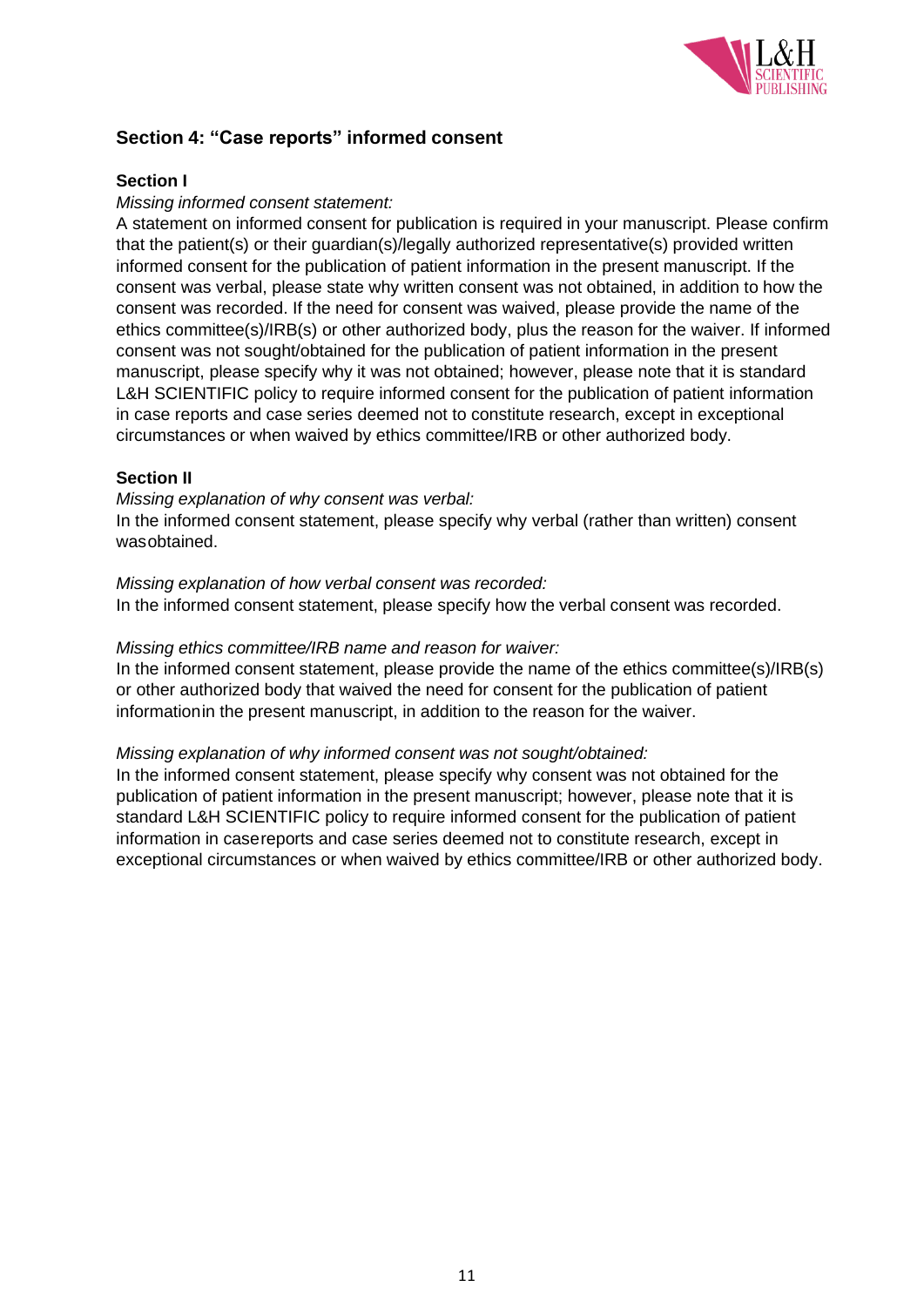

# **Section 5: "Reviews and other" ethics approval**

#### **Section I**

#### *Missing ethics approval statement:*

Although ethics approval may not be required for this article/study type, we request that authors provide a statement specifying this and giving a reason or listing the article type, in order to ensure complete transparency: for example, "Ethics approval was not required for this systematic review."

#### **Section II**

#### *Missing reason:*

Although ethics approval may not be required for this article/study type, we request that authors provide a statement specifying this and giving a reason or listing the article type, in order to ensure complete transparency: for example, "Ethics approval was not required for this systematic review."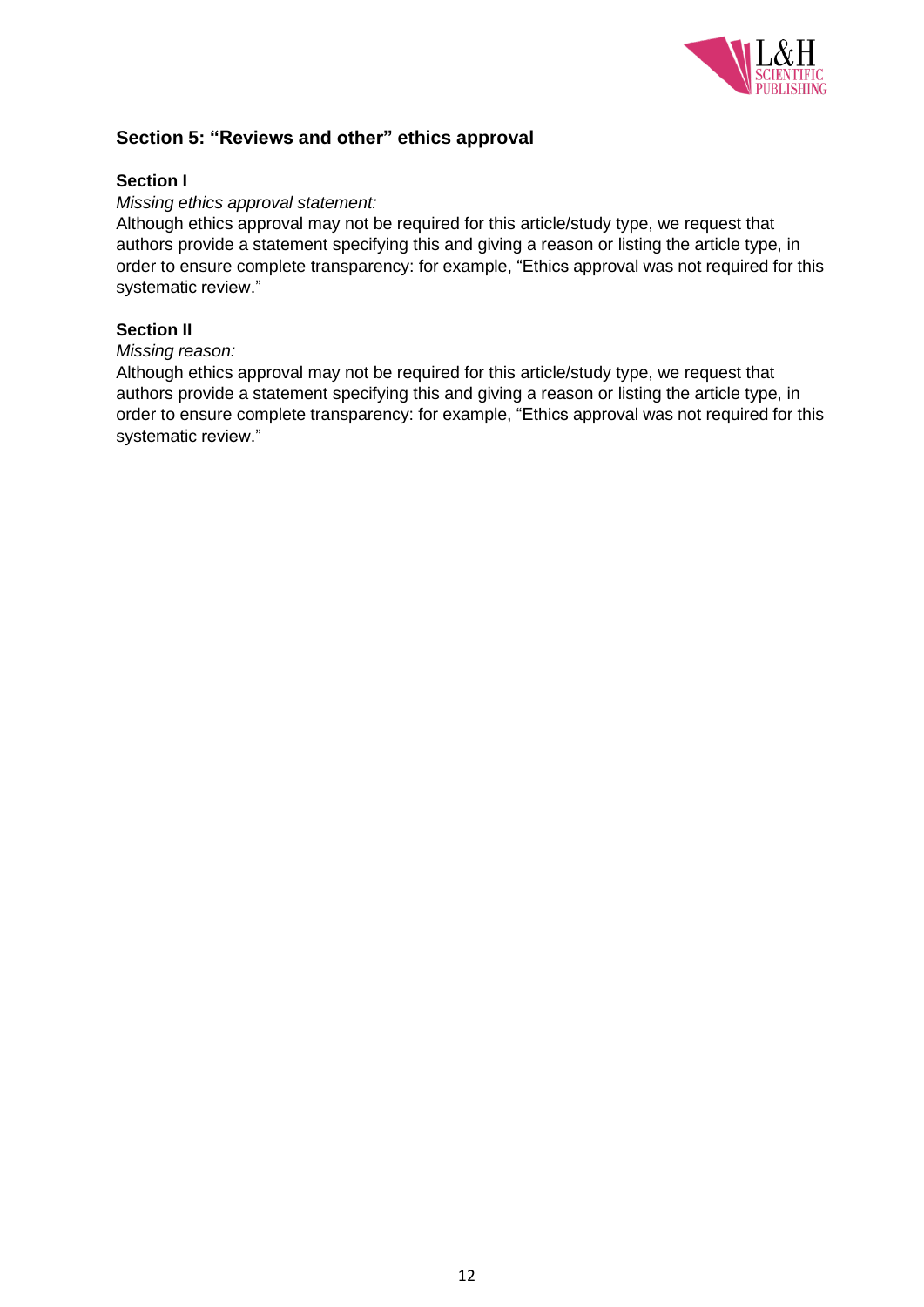

# **Section 6: "Reviews and other" informed consent**

#### **Section I**

#### *Missing informed consent statement:*

Although informed consent may not be required for this article/study type, we request that authorsprovide a statement specifying this and giving a reason or listing the article type, in order to ensure complete transparency: for example, "Informed consent was not required for this systematic review."

#### **Section II**

#### *Missing reason:*

Although informed consent may not be required for this article/study type, we request that authorsprovide a statement specifying this and giving a reason or listing the article type, in order to ensure complete transparency: for example, "Informed consent was not required for this systematic review."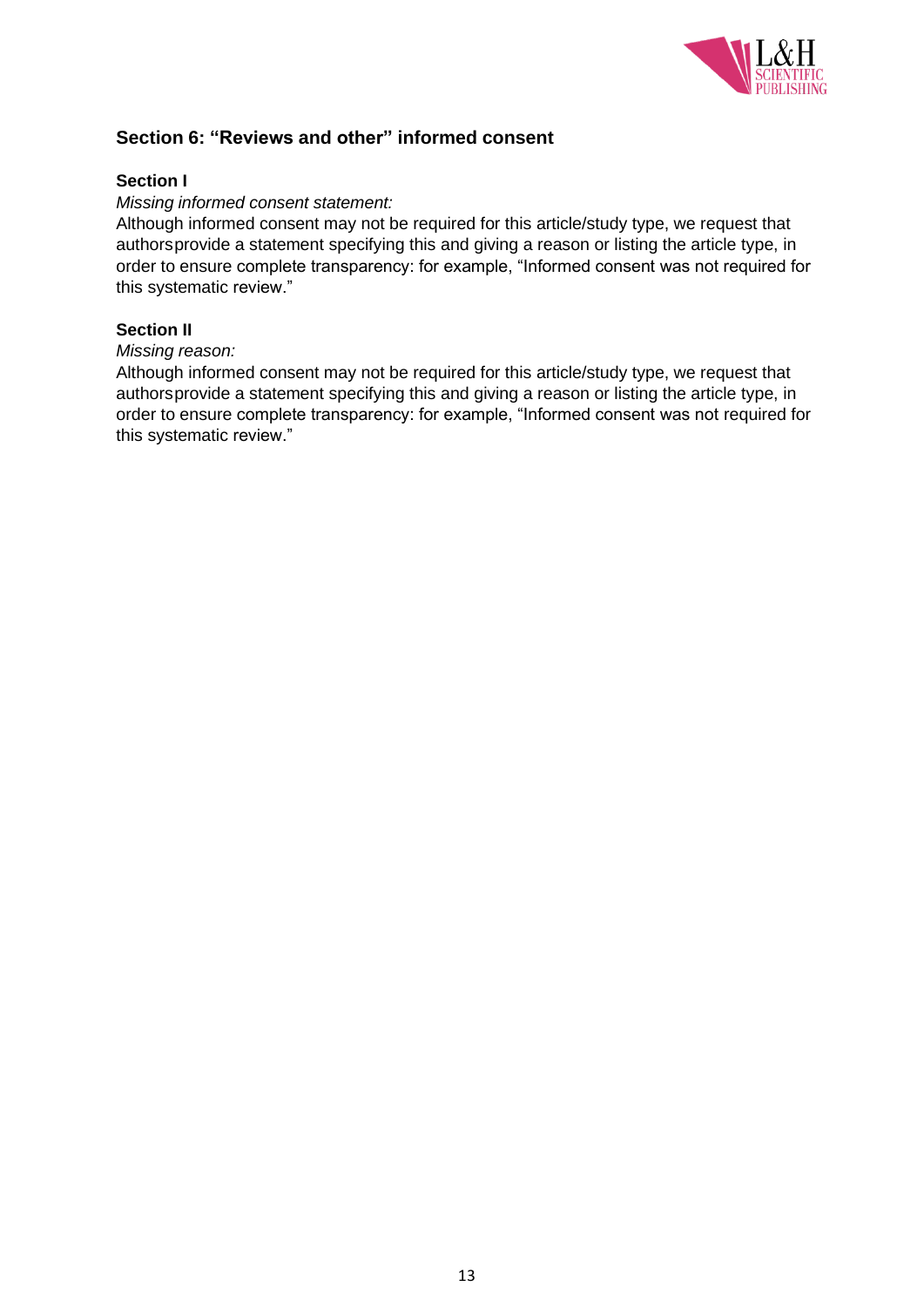

# **Section 7: "Animal studies" ethics approval**

## **Section I**

#### *Missing ethics approval statement:*

A statement on ethics approval is required in your manuscript. If approval was obtained, please provide the name(s) of the IACUC(s)/ethics committee(s) plus the approval number(s)/ID(s). If the study received exemption from approval, please provide the name(s) of the IACUC(s)/ethics committee(s) or other authorized body and the reason for exemption. If ethics approval was not sought for the present study, please specify why it was not required and, where applicable, cite the relevant guidelines or legislation, for the benefit of an international readership.

#### **Section II**

#### *Missing IACUC*/*ethics committee name:*

In the ethics statement, please provide the name(s) of the IACUC(s)/ethics committee(s) or other authorized body.

#### *Missing approval number/ID:*

In the ethics statement, please include the approval number(s)/ID(s).

#### *Missing reason for exemption:*

In the ethics statement, please include the reason for exemption from approval.

*Missing explanation of why ethics approval was not sought or citation of guidelines/legislation:* In the ethics statement, please specify why ethics approval was not required and, where applicable, cite the relevant guidelines or legislation, for the benefit of an international readership.